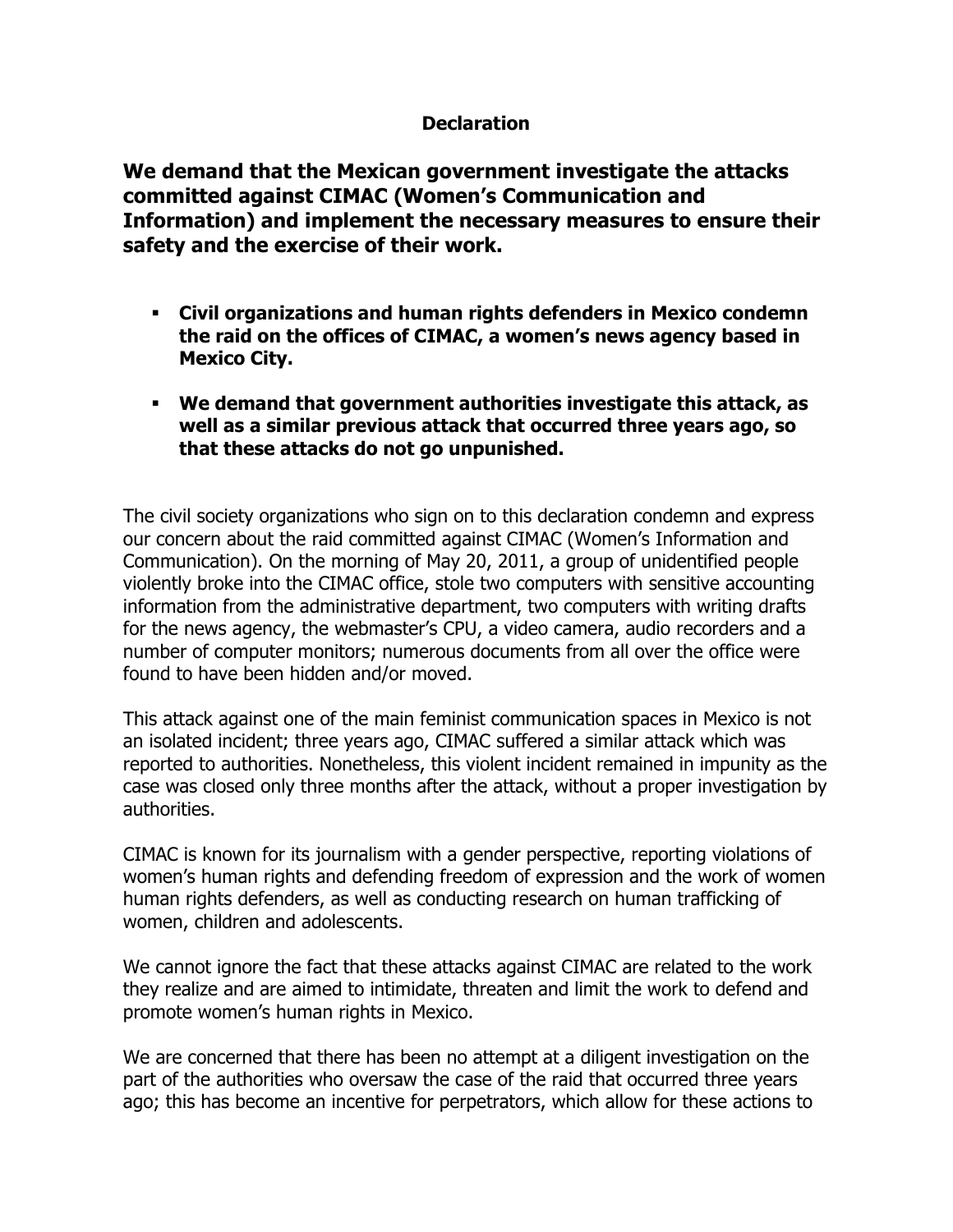continue. We must remember that impunity leaves women human rights defenders who are violated, at greater risk and inhibits their defense and advocacy for human rights.

## **We demand:**

- That the Federal District's Attorney General perform an effective, thorough and impartial investigation to punish those responsible for the raid on CIMAC premises and the theft of working documents and equipment which took place on May 20, 2011.
- To reopen the investigation on the attacks against CIMAC three years ago and ensure that such acts do not go unpunished.
- That required security measures be implemented for CIMAC members as well as to secure its office.

## **Organizations signed on to this declaration:**

Cuadernos Feministas, Fracción de Mujeres del PRT, MUJERES UNIDAS:OLYMPIA DE GOUGES, A.C., CDDH Fray Juan de Larios, Red Mesa de Mujeres de Ciudad Juárez A.C., Mujeres por México en Chihuahua, Justicia para nuestras Hijas, Comisión de Solidaridad y Defensa de los Derechos Humanos, A.C., Comisión Mexicana de Defensa y Promoción de los Derechos Humanos A.C., Centro Diocesano para los Derechos Humanos Fray Juan de Larios A.C., Nuestras Hijas de Regreso a Casa A.C, Pacto por la Cultura, Centro de Derechos de las Mujeres A.C., ENLACE, Comunicación y Capacitación, Grupo de mujeres de San Cristóbal de las Casas A.C., Municipio Autónomo Zapatista, Tamaulipas Diversidad y VIHDA Trans A.C., Alternativas Pacíficas A.C., Ciudadanos en Apoyo a los Derechos Humanos A.C., CLADEM-México, Lesbianas en Patlatonalli A. C., Centro para los derechos de la Mujer Nääxwiin, Red Nacional de Promotoras y Asesoras Rurales, Centro de Derechos Humanos Bartolomé Carrasco Briseño A.C., Círculo Profesional para la Formación con Equidad de Género ¡Ndudxa Ndandi!, Mujeres Organizadas Yuubani, Consorcio para el Diálogo Parlamentario y la Equidad Oaxaca A.C., Red Feminista Sonorense, Servicios Humanitarios en Salud Sexual y Reproductiva, Colectivo Feminista de Xalapa A.C., Coordinadora Guerrense de Mujeres Indígenas y Afromexicana, Instituto Guerrerense de Derechos Humanos A.C., OPIM, Centro de Derechos Humanos de la Montaña Tlachinollan, Centro de Derechos Humanos Victoria Díez A.C., Las Libres A.C., Frente de Pueblos en Defensa de la Tierra, Proyecto Derechos Económicos Sociales y Culturales, Comité Cerezo, Serapaz, HIJOS, JASS - Asociadas por lo Justo, Sociedad Mexicana Pro Derechos de la Mujer AC, Asociacion para los Derechos de la Mujer y el Desarrollo AWID, Nuestras Hijas de regreso a casa, Codigo DH, Colectivo Feminista